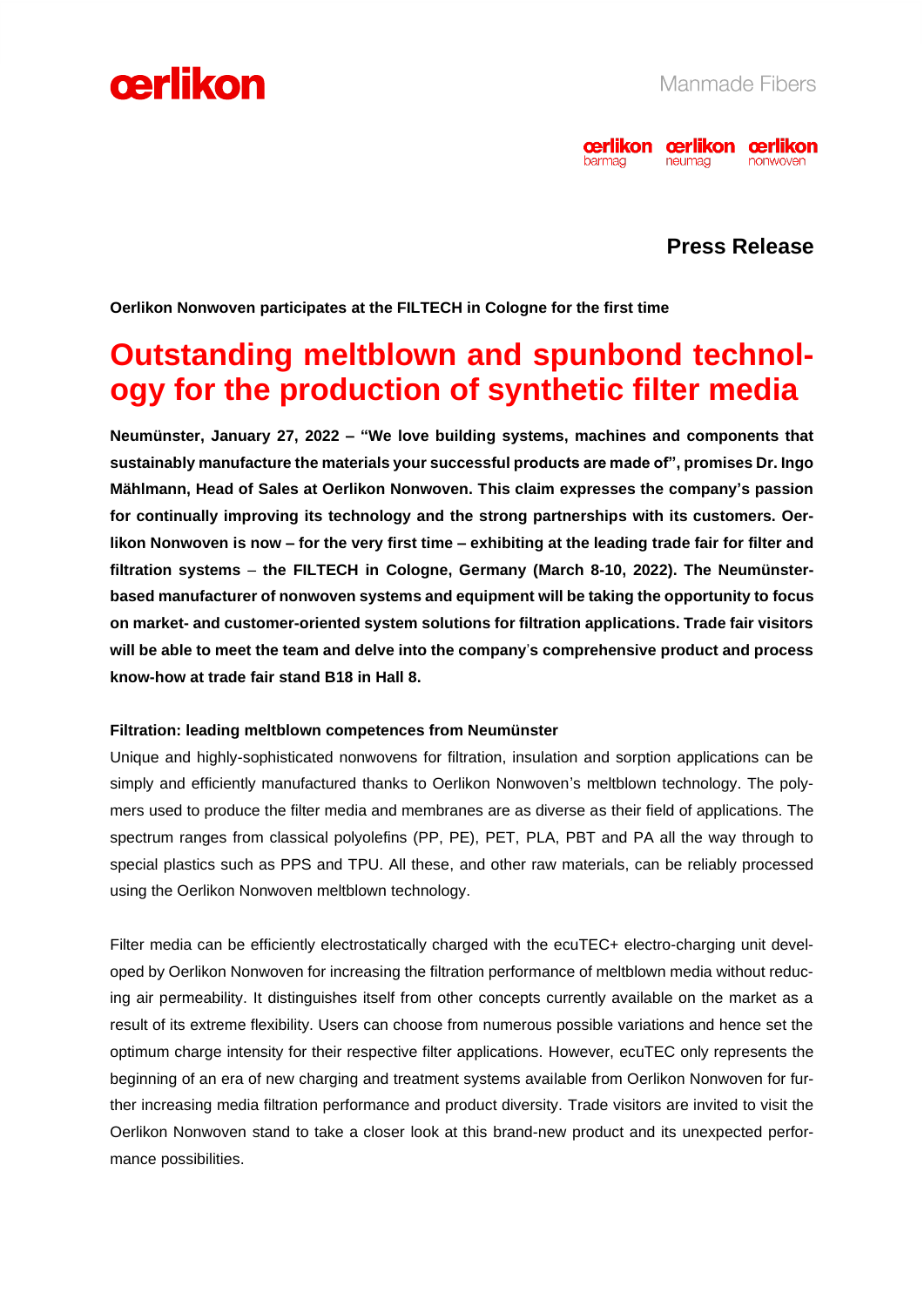# cerlikon

### **High-performance technology for industrial nonwovens - Spunbond solutions for filter applications**

Oerlikon Nonwoven systems for industrial nonwovens are capable of high production capacities and yields with simultaneously low energy consumption. In addition, spunbond products are also becoming increasingly important in filtration applications – both as backing materials for filter media and as the filter media itself. An engineered nonwoven structure permits the inclusion and/or combination of different customer-specific requirements for various functions into just one layer. It is Oerlikon Nonwoven's many years of bi-component spinning experience in particular that enable the creation of completely new nonwoven structures and hence the incorporation of various functions in a single material. The bicomponent spinning process allows the combination of various fiber cross-sections and simultaneously the manufacture of different fibers from a single or different polymers using only one system. The spectrum ranges from classical core-sheath and side-by-side bi-component filaments, splitable fibers all the way through to so-called mixed fibers.

3,660 characters including spaces



**Caption:** Oerlikon Nonwoven double-beam meltblown system – here with integrated ecuTEC+ for electrostatically-charging the filter media.

#### **For further information:**

Claudia Henkel Marketing, Corporate Communications & Public Affairs Tel. +49 4321 305 105 Fax +49 4321 305 212 claudia.henkel@oerlikon.com

André Wissenberg Marketing, Corporate Communications & Public Affairs Tel. +49 2191 67 2331 Fax +49 2191 67 1313 andre.wissenberg@oerlikon.com